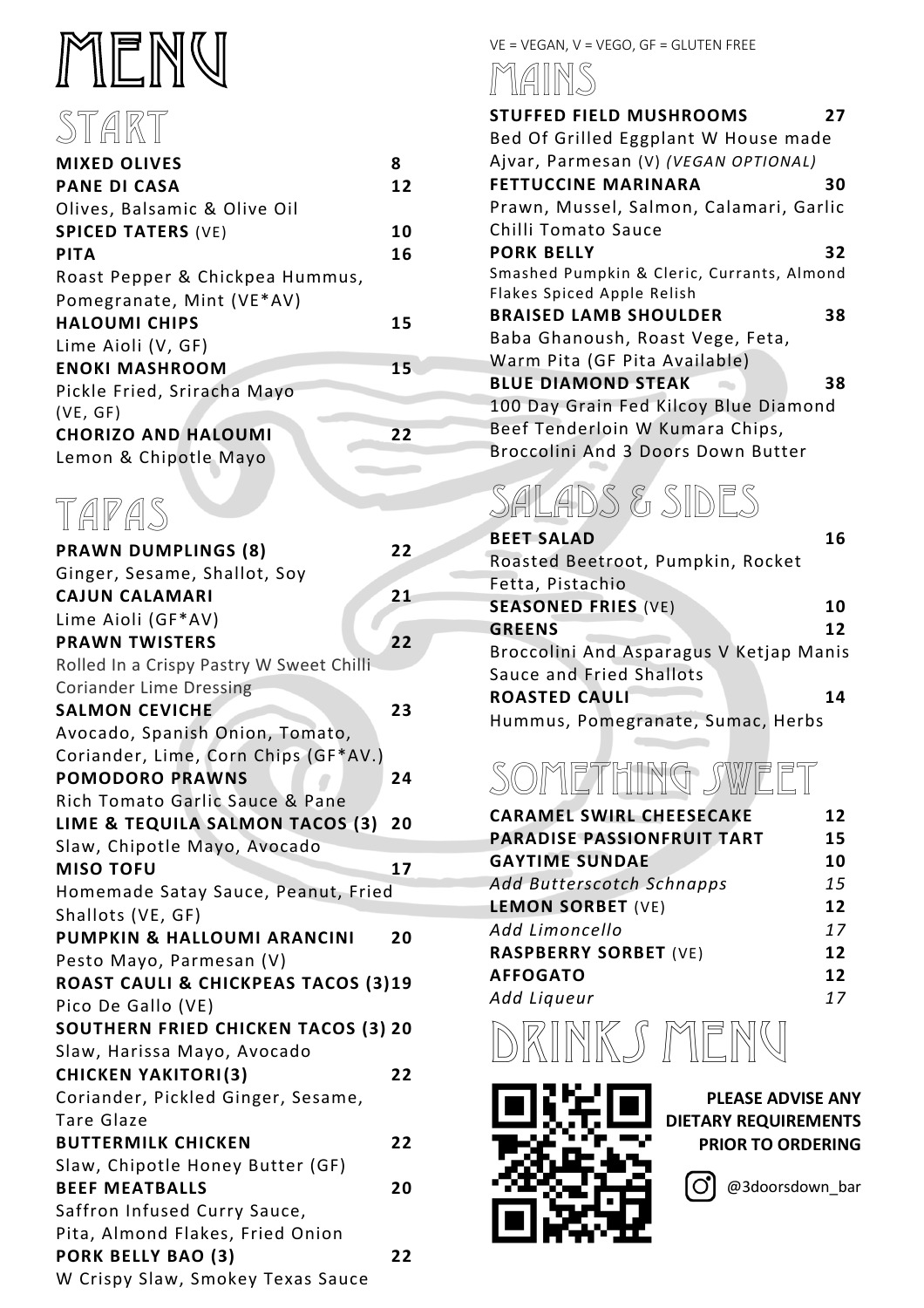

### 65 SET MENU

**PANE DE CASA** Balsamic & Olive Oil (VE) **CAJUN CALAMARI** Lime Aioli (GF) **BEEF MEATBALLS** Saffron Infused Curry Sauce, Pita, Almond Flakes, Fried Onion **PRAWN DUMPLINGS** Ginger, Sesame, Shallot, Soy **SOUTHERN FRIED CHICKEN TACOS** Slaw, Harissa Mayo, Avocado **PORK BELLY** Smashed Pumpkin & Cleric, Currants, Almond Flakes Spiced Apple Relish (GF)



#### **PITA**

Roast Pepper & Chickpea Hummus, Pomegranate, Mint (VE) **HALOUMI CHIPS** Lime Aioli (V, GF) **CAJUN CALAMARI** Lime Aioli (GF) **BEET SALAD** Roasted Beetroot, Pumpkin, Rocket Fetta, Pistachio **BUTTERMILK CHICKEN** Slaw, Chipotle Honey Butter (GF) **LIME & TEQUILA SALMON TACOS** Slaw, Chipotle Mayo, Avocado **BRAISED LAMB SHOULDER** Baba Ghanoush, Roast Vege, Feta, Warm Pita (GF Pita Available)



**PITA**  Roast Pepper & Chickpea Hummus, Pomegranate, Mint (VE) **HALOUMI CHIPS** Lime Aioli (V, GF) **PUMPKIN & HALLOUMI ARANCINI** Pesto Mayo, Parmesan (V) **VEGO DUMPLINGS** Ginger, Sesame, Shallot, Soy **ROAST CAULI & CHICKPEAS TACOS** Pico De Gallo (VE) **STUFFED FIELD MUSHROOMS** Bed Of Grilled Eggplant W House made Ajvar Parmesan (V) *(VEGAN OPTIONAL)*

### 2HRS UNLIMITED DRINKS PACKAGE

*2 HOURS OF BOTTOMLESS WINE & SANGRIA \$105PP (WITH \$65 SET MENU)*

**SANGRIA ROSE, WHITE & LYCHEE OR RED**

#### **WHITE WINE**

The Family 2016 **Moscato** Pocketwatch 2019 **Pinot Gris** Talinga Park 2020 **Sauvignon Blanc**  Cookathama 2019 **Chardonnay** 

**SPARKLING** Secret Garden **Brut Sparkling**

#### **RED**

Talinga Park 2017 **Pinot Noir** Secret Garden 2017 **Cabernet Sauv** Circa 2018 **Shiraz**  Beach Hut 2018 **Cabernet Merlot**